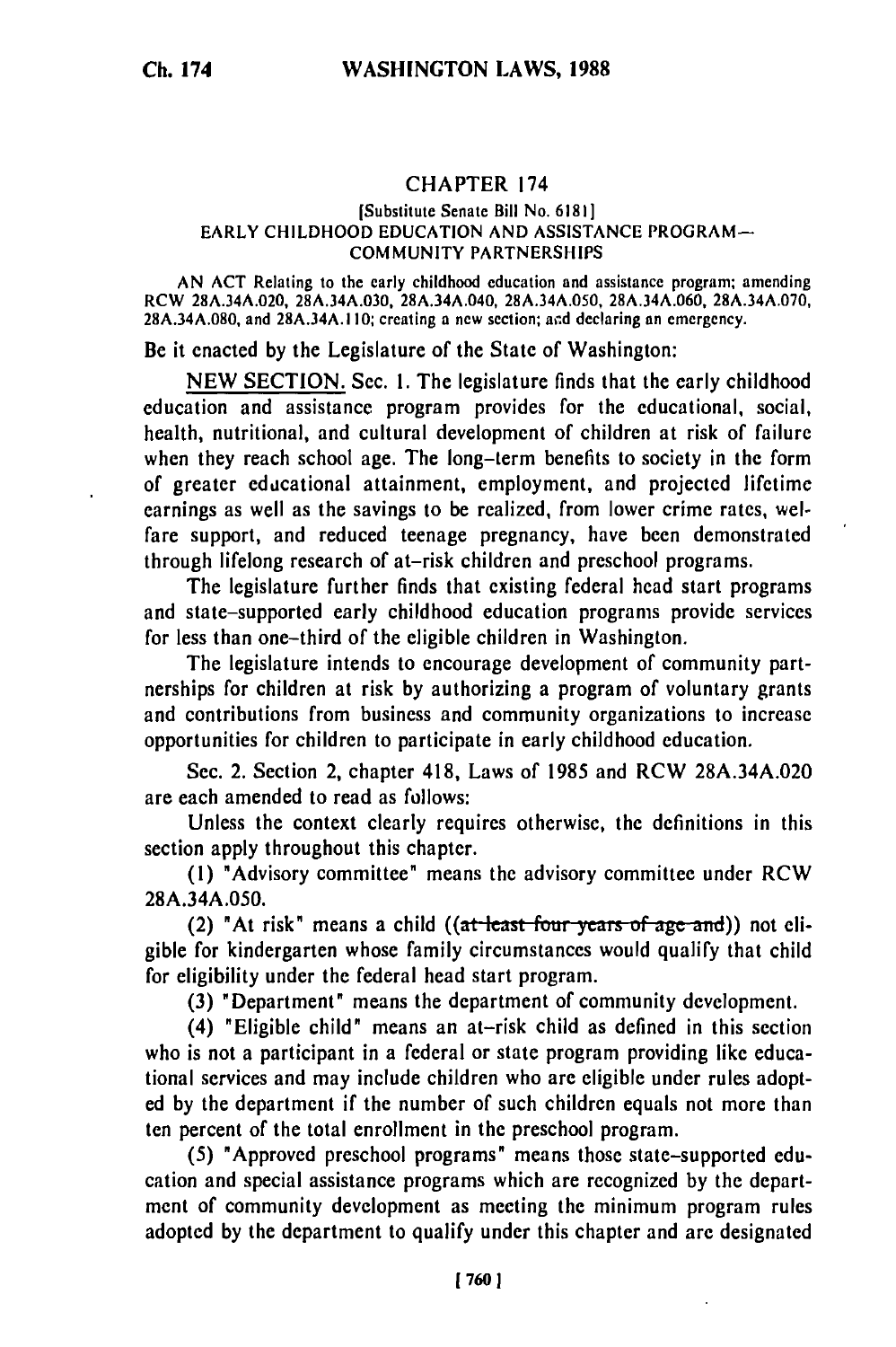as eligible for funding by the department under RCW 28A.34A.070 and 28A.34A.090.

Sec. 3. Section 3, chapter 418, Laws of 1985 and RCW 28A.34A.030 are each amended to read as follows:

The department of community development shall administer a statesupported preschool education and assistance program to assist eligible children with educational, social, health, nutritional, and cultural development to enhance their opportunity for success in the common school system. Eligible children shall be admitted to approved preschool programs to the extent that the legislature provides funds, and additional eligible children may be admitted to the extent that grants and contributions from community sources provide sufficient funds for a program equivalent to that supported by state funds.

Sec. 4. Section 4, chapter 418, Laws of 1985 and RCW 28A.34A.040 are each amended to read as follows:

Approved preschool programs shall receive state-funded support through the department. School districts, and existing head start grantees in cooperation with school districts, are eligible to participate as providers of the state preschool program. School districts may contract with other governmental or nongovernmental nonsectarian organizations to conduct a portion of the state program. Funds appropriated for the state program shall be used to establish new or expanded preschool programs, and shall not be used to supplant federally supported head start programs. Funds obtained by providers through voluntary grants or contributions from individuals, agencies, corporations, or organizations may be used to expand or enhance preschool programs so long as program standards established by the department are maintained, but shall not be used to supplant federally supported head start programs or state supported preschool programs. Persons applying to conduct the preschool program shall identify targeted groups and the number of children to be served, program components, the qualifications of instructional and special staff, the source and amount of grants or contributions from sources other than state funds, facilities and equipment support, and transportation and personal care arrangements.

Sec. 5. Section 5, chapter 418, Laws of 1985 and RCW 28A.34A.050 are each amended to read as follows:

The department shall establish an advisory committee composed of interested parents and representatives from the state board of education, the office of the superintendent of public instruction, the division of children and family services within the department of social and health services, early childhood education and development staff preparation programs, the head start programs, school districts, and such other community and business organizations as deemed necessary by the department to assist with the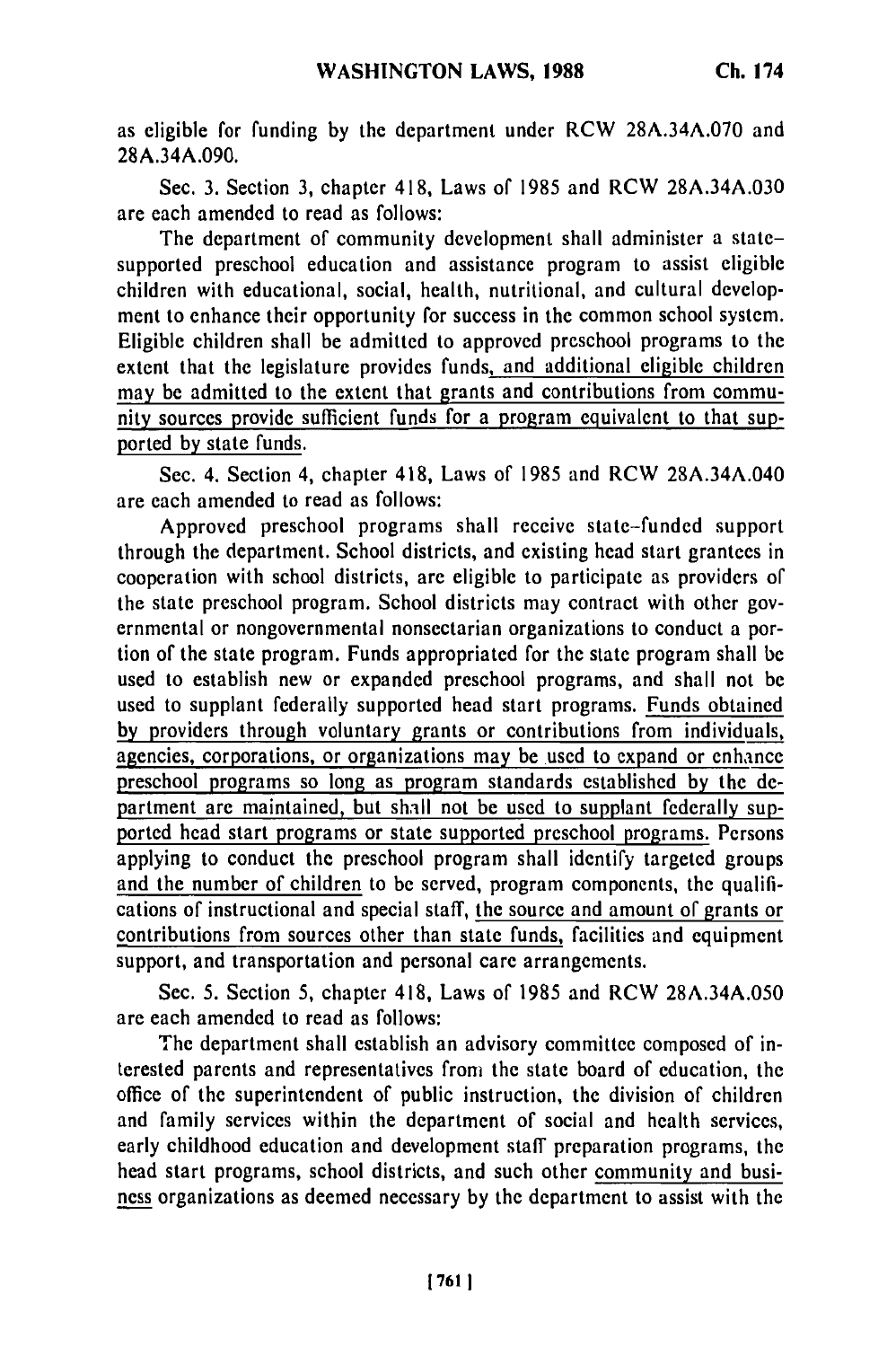establishment of the preschool program and advise the department on matters regarding the on-going promotion and operation of the program.

Sec. 6. Section 6, chapter 418, Laws of 1985 as amended by section 101, chapter 518, Laws of 1987 and RCW 28A.34A.060 are each amended to read as follows:

The department shall adopt rules under chapter 34.04 RCW for the (( $estability$ ) administration of the preschool program( $\left(\frac{1}{\pi} + \frac{1}{\pi} + \frac{1}{\pi}\right)$ ) administration of the preschool program( $\left(\frac{1}{\pi} + \frac{1}{\pi}\right)$ ) six months after the effective date of this act). Federal head start program criteria, including set aside provisions for the children of seasonal and migrant farmworkers and native American populations living either on or off reservation, to the extent practicable, shall be considered as guidelines for the state preschool early childhood assistance program.

The department in developing rules for the preschool program shall consult with the advisory committee, and shall consider such factors as coordination with existing head start and other preschool programs, the preparation necessary for instructors, qualifications of instructors, adequate space and equipment, and special transportation needs. The rules shall specifically require the preschool programs to provide for parental involvement at a level not less than that provided under the federal head start program criteria.

Sec. 7. Section 7, chapter 418, Laws of 1985 and RCW 28A.34A.070 are each amended to read as follows:

The department shall review applications ((received within nine months after the effective date of this act, and designate those programs el**igible to commence operation within two months of such date)) from public** or private nonsectarian organizations for state funding of early childhood education and assistance programs and award funds on a competitive basis as determined by department rules.

Sec. 8. Section 8, chapter 418, Laws of 1985 and RCW 28A.34A.080 are each amended to read as follows:

The governor shall report to the legislature before ((the convening of the)) each regular session of the legislature ((which commences after at least a year from the effective date of this act)) convening in an odd-numbered year, on the merits of continuing and expanding the preschool program or instituting other means of providing early childhood development assistance. The office of the superintendent of public instruction shall assist the governor in the preparation of the biennial report and shall be consulted on all issues addressed in said report. ((This report shall consider the experiences of federal and state preschool programs and address the preschool education recommendations submitted to the legislature during 1985.))

If the governor recommends the continuation of a state-funded preschool program, then the governor's report shall include specific recommendations on at least the following issues: